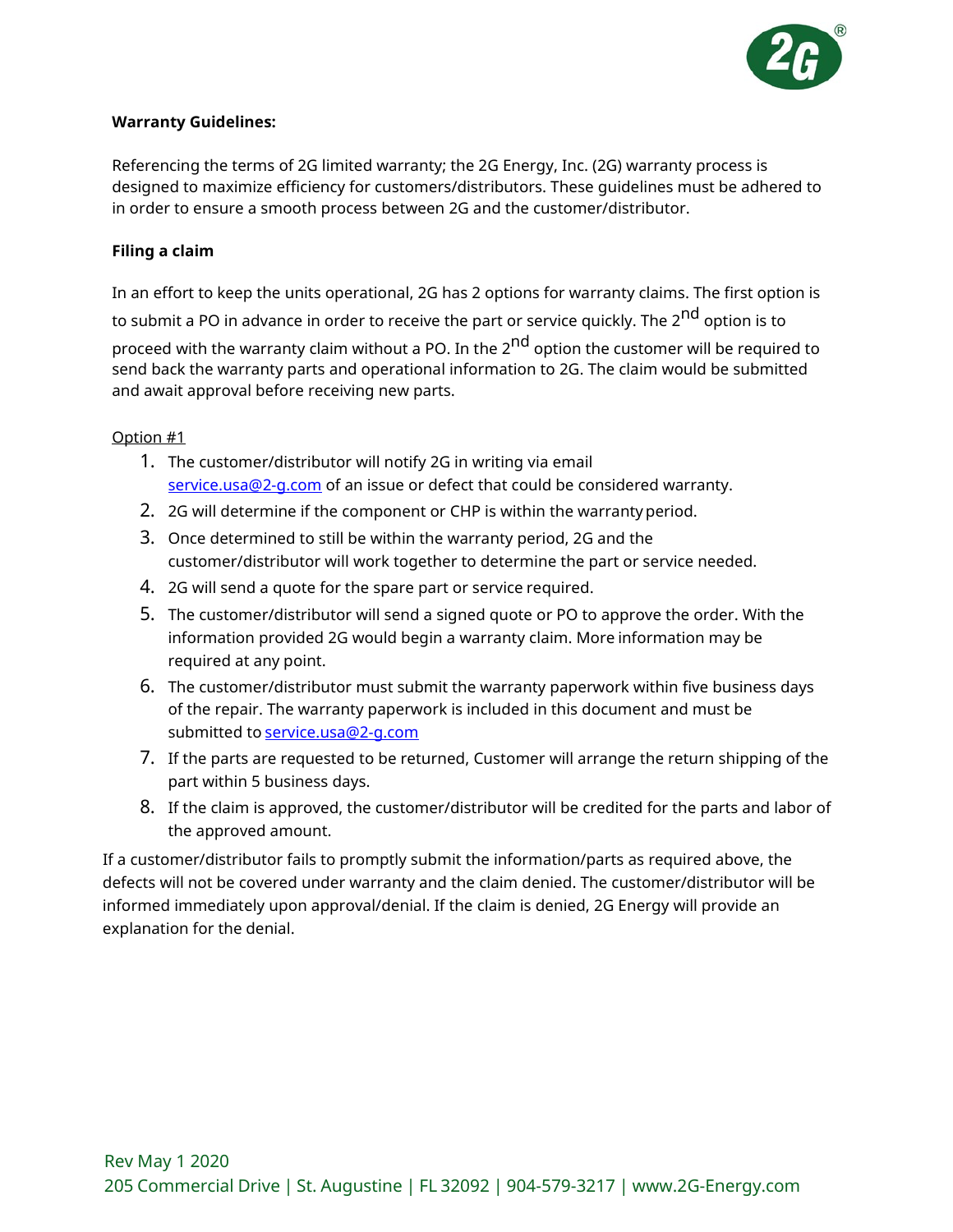

# Option #2

- 1. First, the customer/distributor will notify 2G in writing via email service.usa@2-q.com of an issue or defect that could be considered warranty.
- 2. 2G will determine if the component or CHP is within the warrantyperiod.
- 3. Once determined to still be within the warranty period, 2G and the customer/distributor will work together to determine the part or service needed.
- 4. The customer/distributor will send back the warranty parts to 2G and the claim would be submitted. The claim may be open for some time before there is a resolution.
- 5. The customer/distributor will arrange the return shipping of the part.
- 6. If approved, the warranty parts would be shipped to the customer/distributor. If denied, the customer/distributor would need to submit a quote or PO if they decide to purchase the part(s).

If a customer/distributor fails to promptly submit the information/parts as required above, the defects will not be covered under warranty and the claim denied. The customer/distributor will be informed immediately upon approval/denial. If the claim is denied, 2G Energy will provide an explanation for the denial.

General Information:

# **Defects**

Despite all efforts, the possibility that 2G products may have defects cannot be ruled out entirely. The customer/distributor is obliged to immediately inspect all 2G products for recognizable defects at the time of handover and to notify 2G of any defects immediately and in writing to [service.usa@2-g.com](mailto:service.usa@2-g.com)

#### **Defects that are covered under warranty**

In the event of damages and failures resulting from processing or design defects of 2G, the customer's warranty rights take effect- during the warranty period – and 2G is obliged to rectify the defects.

#### **Components excluded from the warranty**

Maintenance and wear parts (spark plugs, gaskets, spark plug connectors, coolant, filters, oils, etc.) are not covered by warranty. For detailed information, please refer to the 2G operating manuals.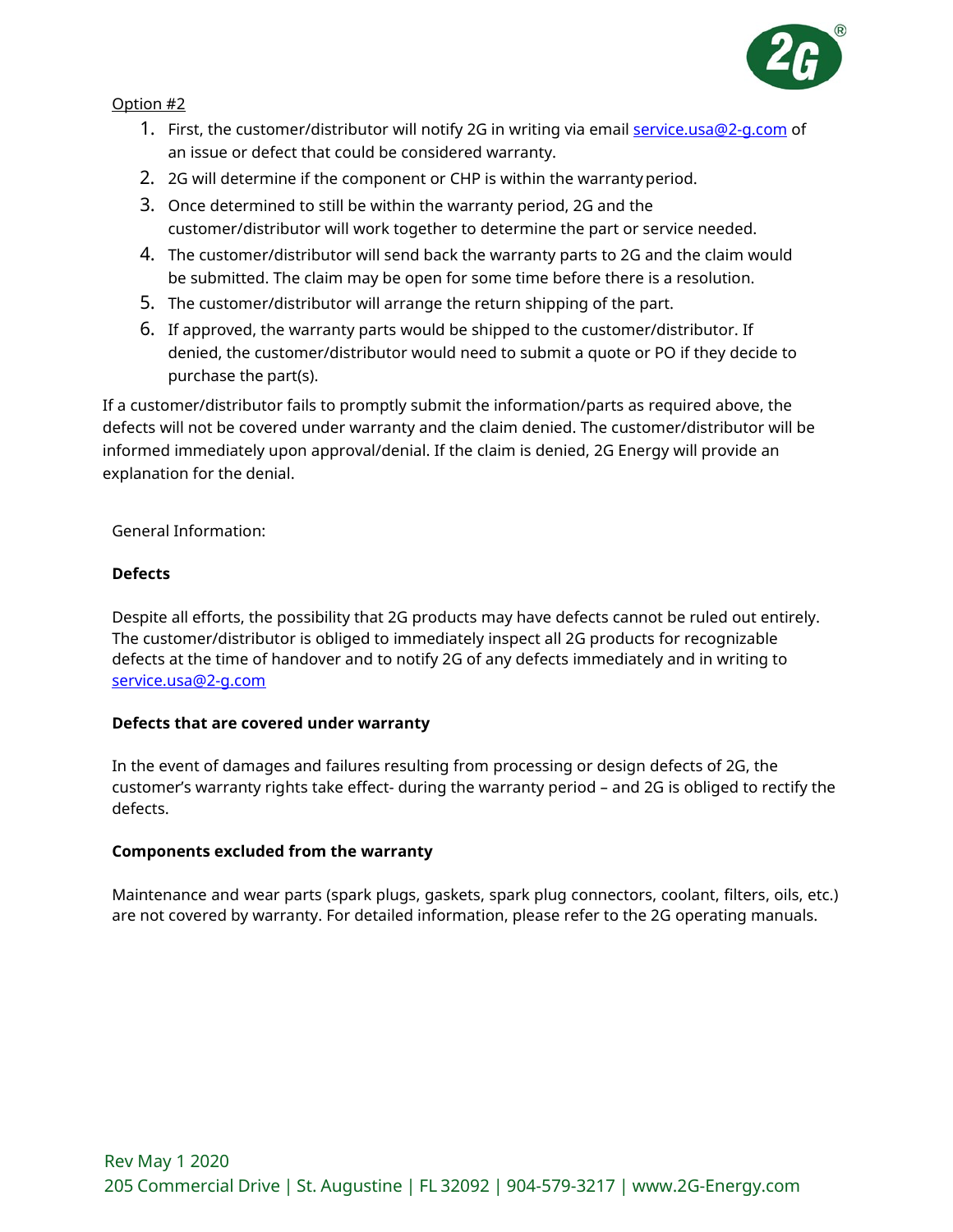

# **Deficient care and maintenance**

Any damage to 2G plants and plant parts resulting from inadequate maintenance and care is not covered by warranty. 2G equipment cannot function correctly if it is not maintained and cared for properly on a regular basis. 2G requires all customers to follow the guidelines of proper operation and maintenance outlined in the operator's manual. This includes items such as keeping operating logs, routine oil analysis, routine gas and water analysis, etc. For detailed information, please refer to the 2G operating manuals. All information and/or logs can at any time during a warranty claim, be requested by 2G. If any logs or requested data are not submitted within five business days, the claim will be denied.

# **Handling Defective Parts**

At any time during a warranty claim, 2G reserves the right to request any defective parts be returned for examination at the customer/distributors expense. All requested parts must be received within 5 business days of the initial request.

If the customer refuses to send the defective parts requested by 2G, the defects will not be covered under warranty and the claim will be denied.

#### **Labor and Travel Costs**

If the customer/distributor demands compensation for time (time they have spent removing the defective parts, etc.), they must specify the time spent working. The standard labor rate is \$80.00 per hour unless otherwise agreed upon. The labor and travel costs must be submitted with initial claim in order to receive compensation.

#### **Warranty Period**

Please refer to 2G's "Limited Warranty" for information regarding warranty period.

#### **Contact information**

Please address any questions about the warranty process or any warranty claims via email to: [service.usa@2-g.com](mailto:service.usa@2-g.com)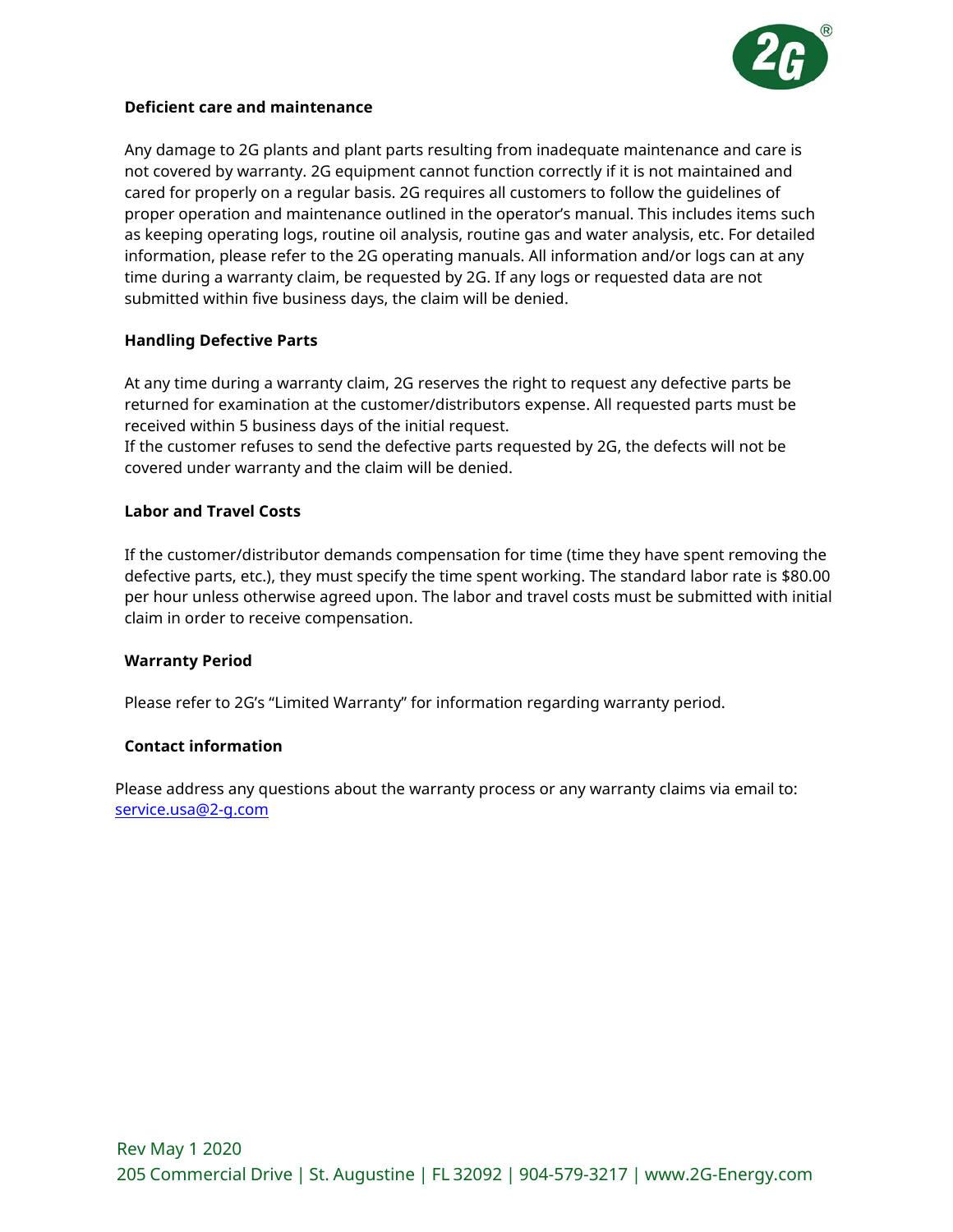

| <b>Warranty Claim</b>                                                |  |       |  |  |
|----------------------------------------------------------------------|--|-------|--|--|
|                                                                      |  | Date: |  |  |
| <b>Customer Name:</b>                                                |  |       |  |  |
| Address:                                                             |  |       |  |  |
| Unit #:                                                              |  |       |  |  |
| Engine Serial #:                                                     |  |       |  |  |
| Commissioning Date:                                                  |  |       |  |  |
| <b>Operating Hours:</b>                                              |  |       |  |  |
| # Starts:                                                            |  |       |  |  |
| Defect Date:                                                         |  |       |  |  |
| Dismantling Date:                                                    |  |       |  |  |
| Detailed description of<br>warranty claim:                           |  |       |  |  |
| <b>Spare Parts Starts:</b>                                           |  |       |  |  |
| Spare Parts Operating<br>Hours:                                      |  |       |  |  |
| I have read and understand<br>the warranty guidelines.<br>Signature: |  |       |  |  |